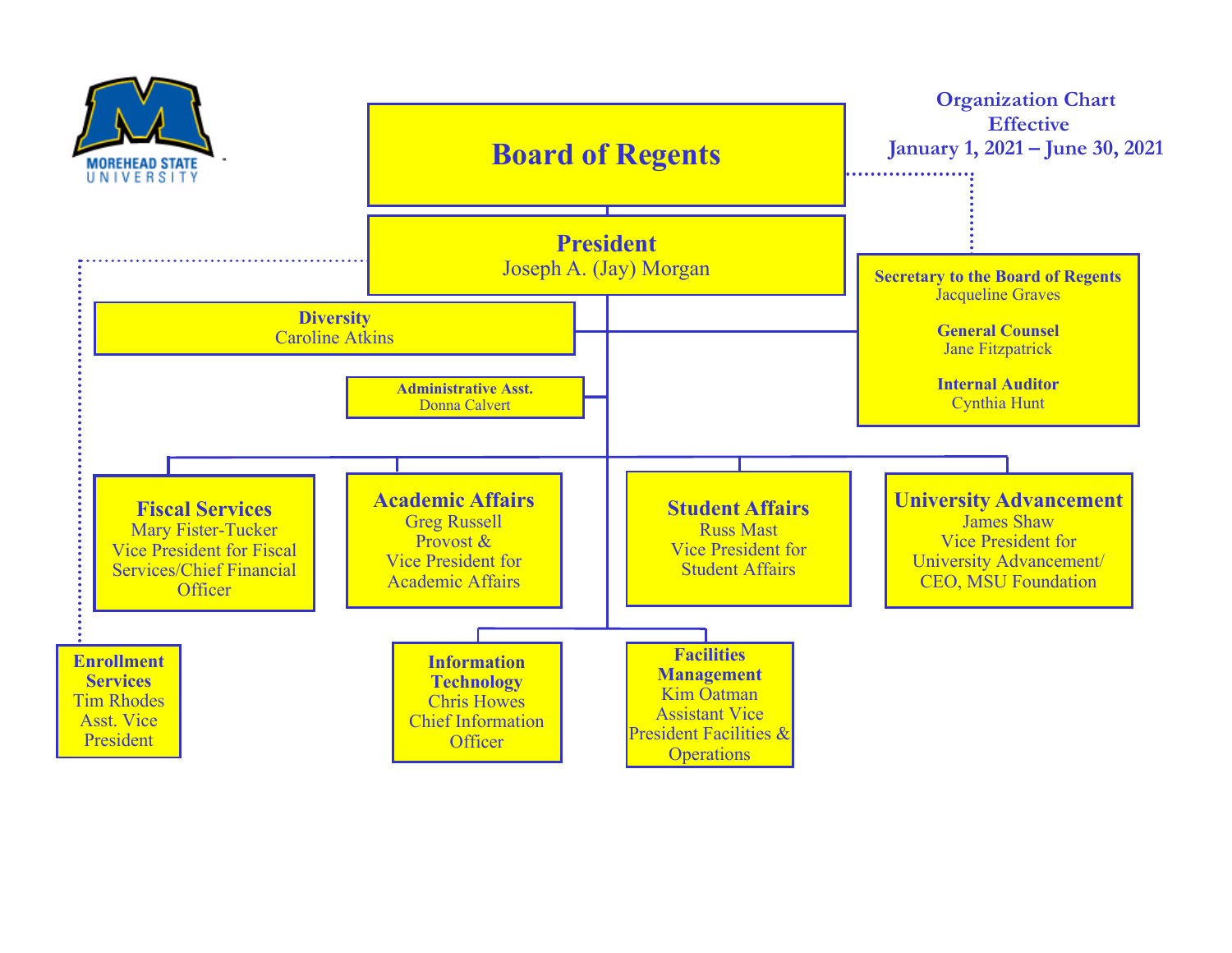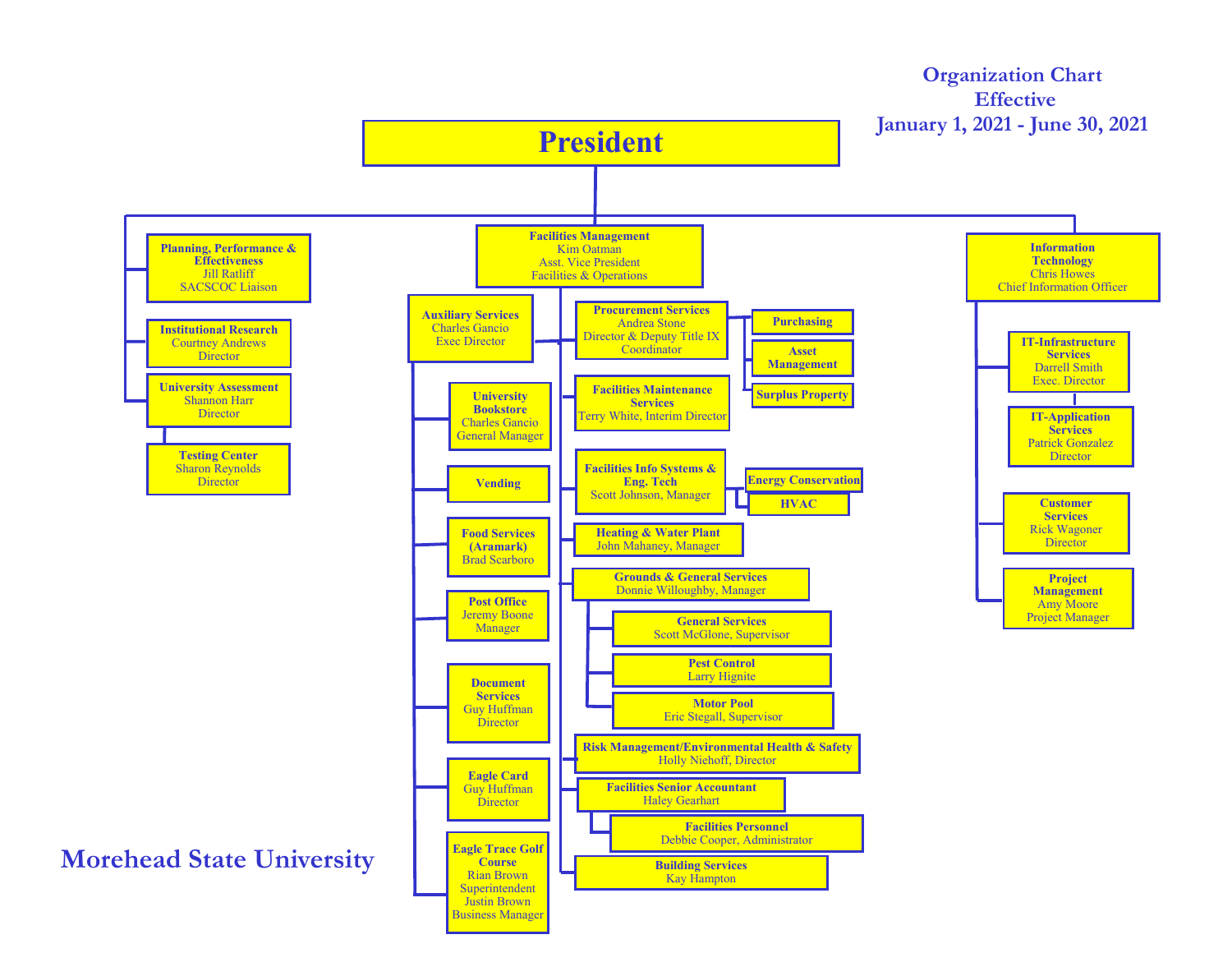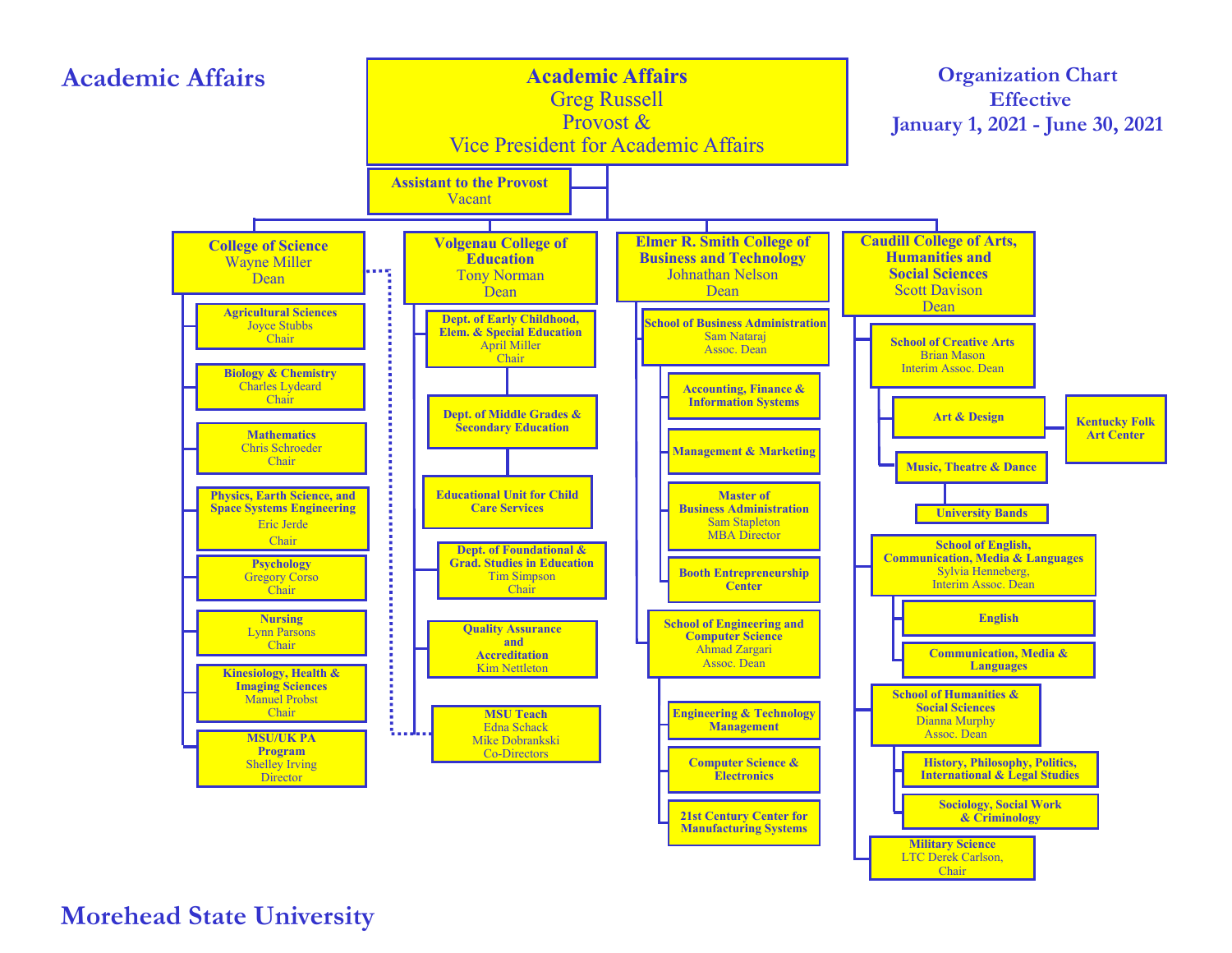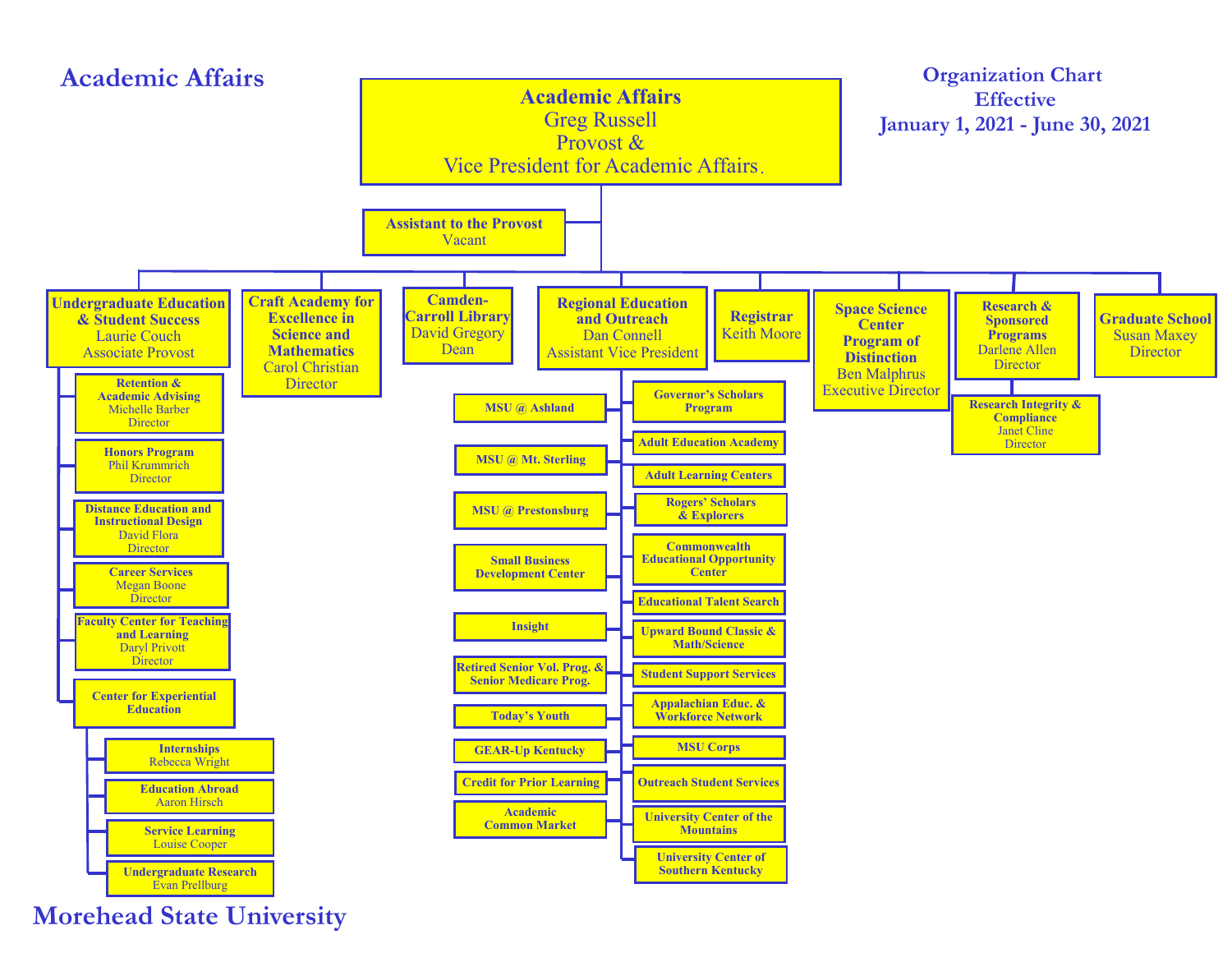



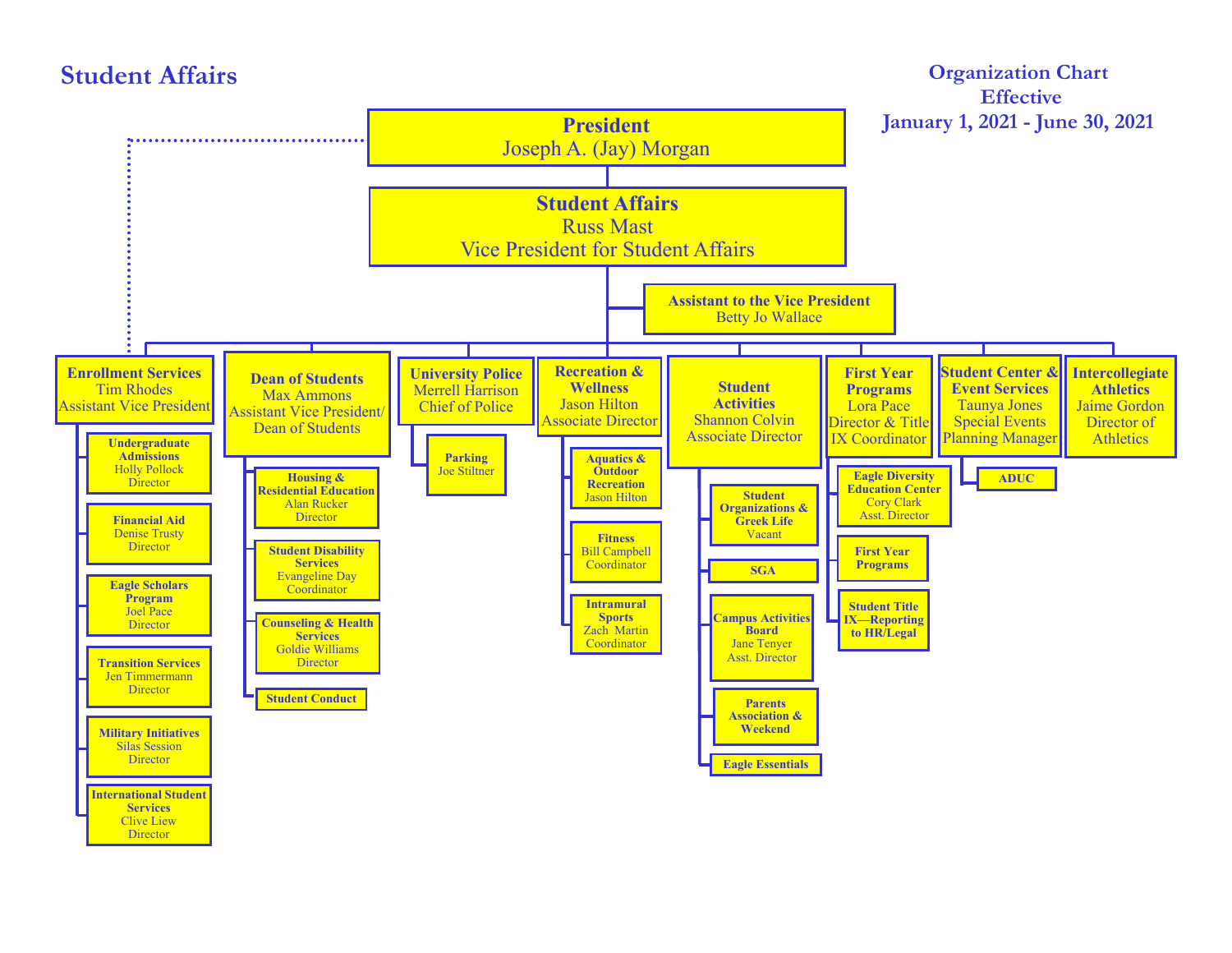## **Fiscal Services**

## **Organization Chart Effective January 1, 2021 - June 30, 2021**